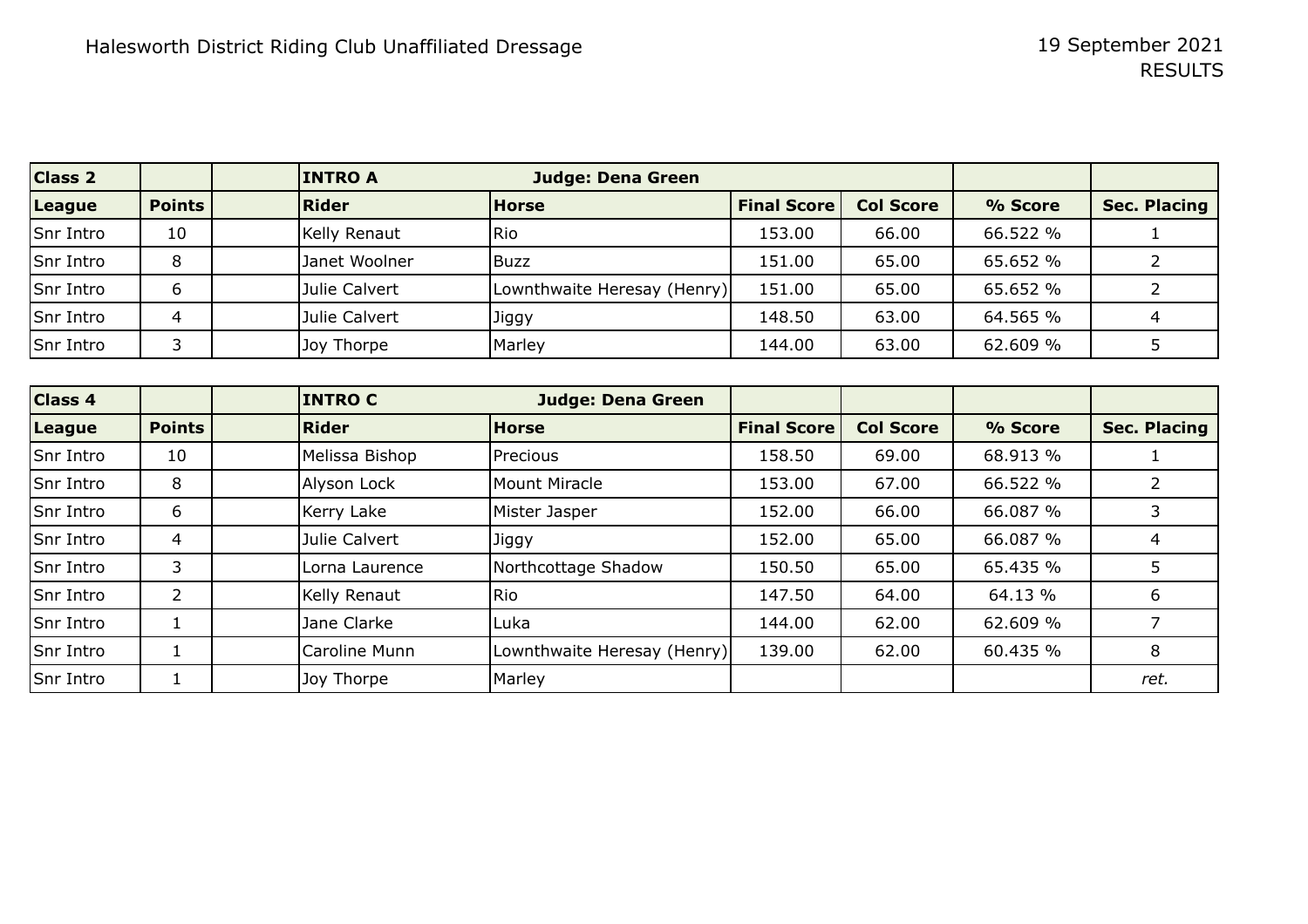| <b>Class 6</b> |                | <b>PRELIM 13</b>             | <b>Judge: Dena Green</b> |                    |                  |          |                     |
|----------------|----------------|------------------------------|--------------------------|--------------------|------------------|----------|---------------------|
| League         | <b>Points</b>  | <b>Rider</b>                 | <b>Horse</b>             | <b>Final Score</b> | <b>Col Score</b> | % Score  | <b>Sec. Placing</b> |
| Snr Prelim     | 10             | Kerry Lake                   | Mister Jasper            | 178.00             | 68.00            | 68.462 % |                     |
| Snr Prelim     | 8              | Alyson Lock                  | Mount Miracle            | 171.00             | 66.00            | 65.769 % |                     |
| Snr Prelim     | 6              | Joanna Maclean               | Drum Owen                | 171.00             | 65.00            | 65.769 % |                     |
| Snr Prelim     | 4              | Melissa Bishop               | Precious                 | 169.00             | 65.00            | 65 %     | 4                   |
| Snr Prelim     | 3              | Davina Cattermole            | lGrand Armada            | 165.50             | 63.00            | 63.654 % | 5.                  |
| Snr Prelim     | $\overline{2}$ | Lorna Laurence               | Northcottage Shadow      | 164.50             | 64.00            | 63.269 % | 6                   |
| Snr Prelim     |                | Caroline Burgess             | Rainni Day Rhianna       | 162.00             | 62.00            | 62.308 % |                     |
| Snr Prelim     |                | Rhiannon Harvey-Read   Marlo |                          | 158.50             | 61.00            | 60.962 % | 8                   |
| Snr Prelim     |                | Hannah Lane                  | Greenwing Rebel          | 153.50             | 59.00            | 59.038 % | 9                   |
|                |                | Katie Waterfield             | Clifton Kopiko           | 161.50             | 63.00            | 62.115 % | H/C                 |

| <b>Class 7</b> |                | <b>PRELIM 18</b>   | <b>Judge: Louise Booth</b> |                    |                  |          |                     |
|----------------|----------------|--------------------|----------------------------|--------------------|------------------|----------|---------------------|
| League         | <b>Points</b>  | <b>Rider</b>       | <b>Horse</b>               | <b>Final Score</b> | <b>Col Score</b> | % Score  | <b>Sec. Placing</b> |
| Jnr Prelim     | 10             | <b>Skye Gowing</b> | <b>Bronfoel Arwen</b>      | 167.50             | 65.00            | 64.423 % |                     |
| Snr Prelim     | 10             | Davina Cattermole  | Grand Armada               | 184.00             | 72.00            | 70.769 % |                     |
| Snr Prelim     | 8              | Mia Hill           | Destiny                    | 175.50             | 69.00            | 67.5 %   |                     |
| Snr Prelim     | 6              | Caroline Burgess   | Rainni Day Rhianna         | 170.00             | 66.00            | 65.385 % |                     |
| Snr Prelim     | $\overline{4}$ | Scarlett Bennett   | Dorado                     | 169.00             | 67.00            | 65 %     |                     |
| Snr Prelim     | 3              | Hannah Lane        | Greenwing Rebel            | 160.00             | 63.00            | 61.538 % |                     |
|                |                | Katie Waterfield   | Clifton Kopiko             | 179.50             | 69.00            | 69.038 % | H/C                 |